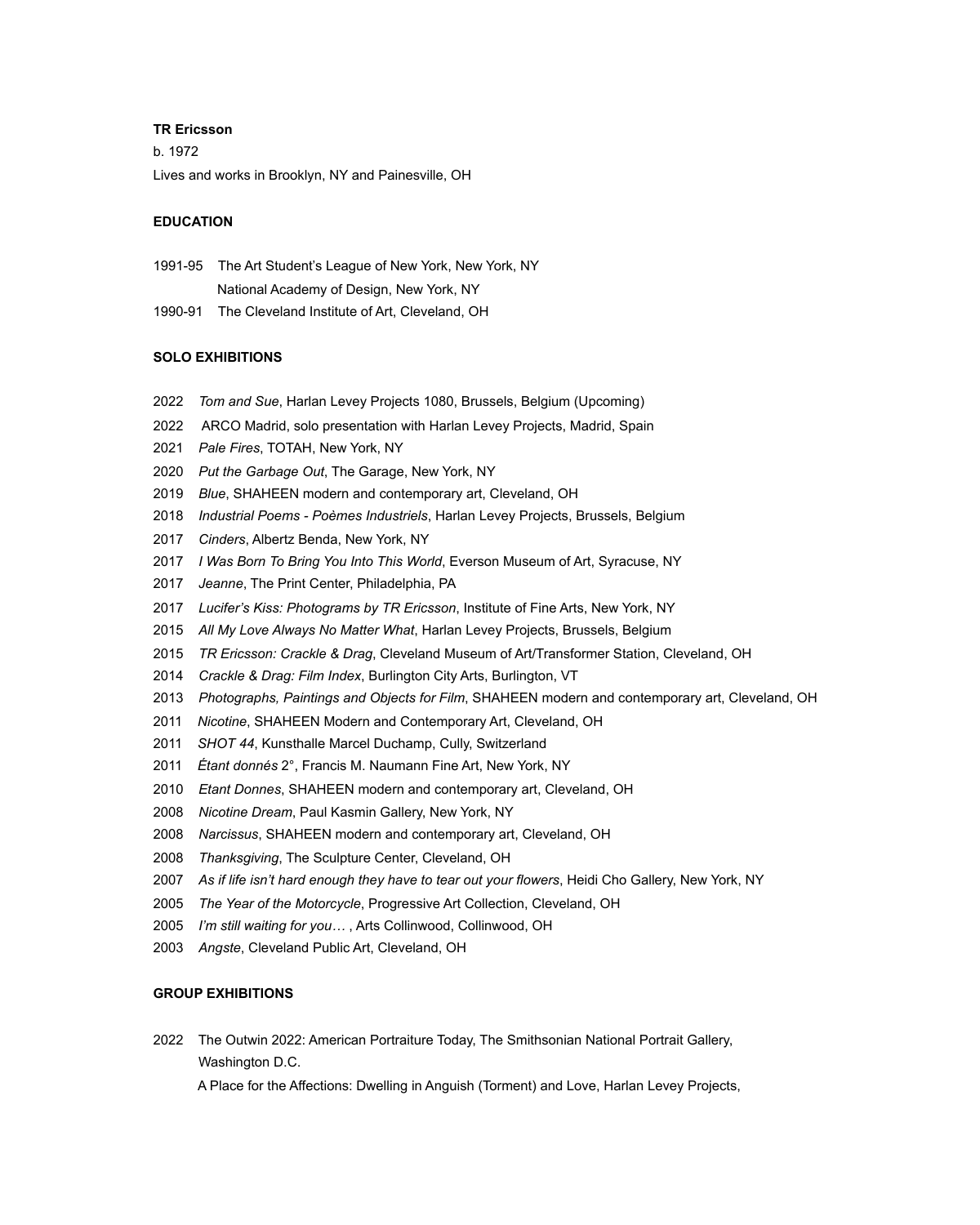Co-Curated with DJ Hellerman, Brussels, Belgium

Forever is Composed of Nows, Everson Museum of Art, Syracuse, NY

- 2021 Out of Time, Marlborough Gallery, New York, NY
- 2020 Call and Response, A project of Melissa McGill Studio *The Shadow*, TOTAH, New York, NY *Depicting Duchamp*, Francis Naumann Fine Art, New York, NY *Frederick Douglass: Embers of Freedom*, SCAD Museum of Art, Savannah, Georgia
- 2019 Untitled, Miami Beach, Harlan Levey Projects, Miami, Fl *Earth Piece*, Everson Museum of Art, Syracuse, NY *Yoko Ono: Remembering the Future*, Water Event, Everson Museum of Art, Syracuse, NY Art Brussels, Harlan Levey Projects, Brussels, Belgium Dallas Art Fair, Harlan Levey Projects, Dallas, TX *America Will Be!: Surveying the Contemporary Landscape*, Dallas Museum of Art, Dallas, TX *Hummingbird*, Marguerite Hoffman Collection, Dallas, TX *Recent Acquisitions, 2015-2018*, Everson Museum of Art, Syracuse, NY
- 2018 *Polarities*, TOTAH, New York, NY Over Land Art Book Fair, Winooski, VT Art Brussels, Harlan Levey Projects, Brussels, Belgium Dallas Art Fair, Harlan Levey Projects, Dallas, TX Anton Kern x Harlan Levey Projects, pop up exhibition, The Centrum, Dallas, TX
- 2017 Untitled, Miami Beach, Harlan Levey Projects, Miami, Fl Detroit Art Book Fair, Overnight Projects, Detroit, MI EXPO CHICAGO: EXPOSURE, Harlan Levey Projects, Chicago, IL We Invite, Antwerp Art Weekend, Harlan Levey Projects, Antwerp, Belgium Philadelphia Art Book Fair, Philadelphia Photo Arts Center & The Print Center, Philadelphia, PA Dallas Art Fair, Harlan Levey Projects, Dallas, TX *Family*, Akron Art Museum, Akron, OH
- 2016 *Residual Historical Haunting*, Johannes Vogt Gallery, New York, NY Paris Photo-Aperture Foundation PhotoBook Awards 2015 Exhibition, Landskrona Foto Festival, Landskrona, Sweden *Imprints*, Harlan Levey Projects, Brussels, Belgium Paris Photo-Aperture Foundation PhotoBook Awards 2015 Exhibition, LOOK 3 Festival of the Photograph, Focus on Photobooks, JAAHC, Charlottsville, Virginia Paris Photo-Aperture Foundation PhotoBook Awards 2015 Exhibition, 15th International Festival of Photography in Łódź, Fotofestiwal 2016, Poland Paris Photo-Aperture Foundation PhotoBook Awards 2015 Exhibition, Self-Publish Riga Photomonth, Latvia Paris Photo-Aperture Foundation PhotoBook Awards 2015 Exhibition, Scotiabank CONTACT Photography Festival, Toronto Art Brussels, Harlan Levey Projects, Brussels, Belgium Dallas Art Fair, Harlan Levey Projects, Dallas, TX Philadelphia Art Book Fair, presented by Philadelphia Photo Arts Center & The Print Center,
	- Philadelphia, PA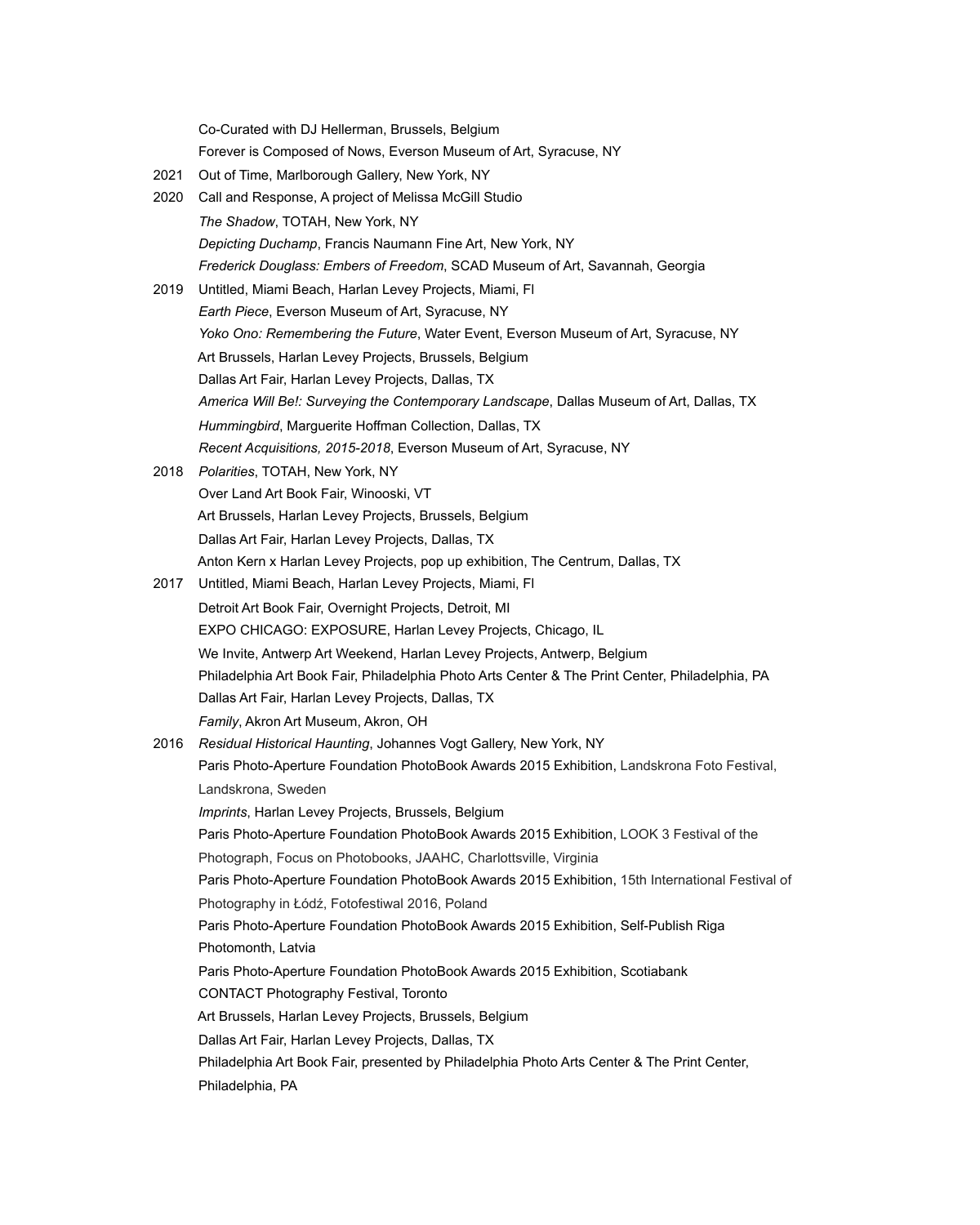Paris Photo-Aperture Foundation PhotoBook Awards 2015 Exhibition, Aperture Foundation, New York, NY  *New Acquisitions,* Ikon Ltd. Contemporary Art, Santa Monica, CA 2015 Paris Photo-Aperture Foundation PhotoBook Awards 2015 Exhibition, Paris Photo, Grand Palais, Paris, France Paris Photo, Robert Koch Gallery, Paris, France EXPO CHICAGO, Robert Koch Gallery, Chicago, IL *Past & Present*, Francis M. Naumann Fine Art, New York, NY NOADA Art Exposition, SHAHEEN modern and contemporary art, Cleveland, OH Art Brussels, Harlan Levey Projects, Brussels, Belgium Dallas Art Fair, Harlan Levey Projects, Dallas, TX *Words Matter*, Robert Koch Gallery, San Francisco, CA *Every day I'm…*, Harlan Levey Projects, Brussels, Belgium LA Art Book Fair, The Geffen Contemporary at MOCA, Los Angeles 2014 Paris Photo, Robert Koch Gallery, Paris, France The NY Art Book Fair, Secret Behavior, MoMA PS1, Long Island City, Queens, NY EXPO CHICAGO, Robert Koch Gallery, Chicago, IL  *The Big Show*, Zygote Press, Cleveland, OH *Dirge: Reflections on [Life and] Death*, MOCA Cleveland, Cleveland, OH NOADA Art Exposition, SHAHEEN modern and contemporary art, Cleveland, OH 2013 *A Different Kind of Order*, The ICP Triennial, Artist Book Installation, International Center of Photography, New York, NY *Where I'm Calling From,* curated by Todd Hido, Transformer Station, Cleveland, OH NOADA Art Exposition, SHAHEEN modern and contemporary art, Cleveland, OH The Armory Show, Francis M. Naumann Fine Art, New York, NY  *A Family Affair: Selections from the Progressive Art Collection*, Colorado Springs Fine Arts Center Museum, Colorado Springs, CO *Light of Day*, Transformer Station, Cleveland Museum of Art, Cleveland, OH *Marcel Duchamp's Nude Descending a Staircase: An Homage,* Francis M. Naumann Fine Art, New York, NY  *Graphite*, Indianapolis Museum of Art, Indianapolis, IN 2012 *DIY: Photographers & Books*, Cleveland Museum of Art, Cleveland, OH Art Miami, SHAHEEN modern and contemporary art, Miami, FI NOADA Art Exposition, SHAHEEN modern and contemporary art, Cleveland, OH  *Earth: Language and Symbols,* Cara and Cabezas Contemporary, Kansas City, MO 2011 *Practice to Deceive: Smoke and Mirrors in Fashion, Fine art and Film*, Shop Show studio, London, UK *New Work*, Francis Naumann Fine Art, New York, NY ABC Artists' Books Cooperative, Printed Matter, New York, NY *Piece of Mind*, Elga Wimmer PCC, New York, NY Dallas Art Fair, Shaheen modern and contemporary art, Dallas, TX  *Facsimile*, Girl's Club, Ft. Lauderdale, Fl

Paris Photo-Aperture Foundation PhotoBook Awards 2015 Exhibition, Huis Marseille, Amsterdam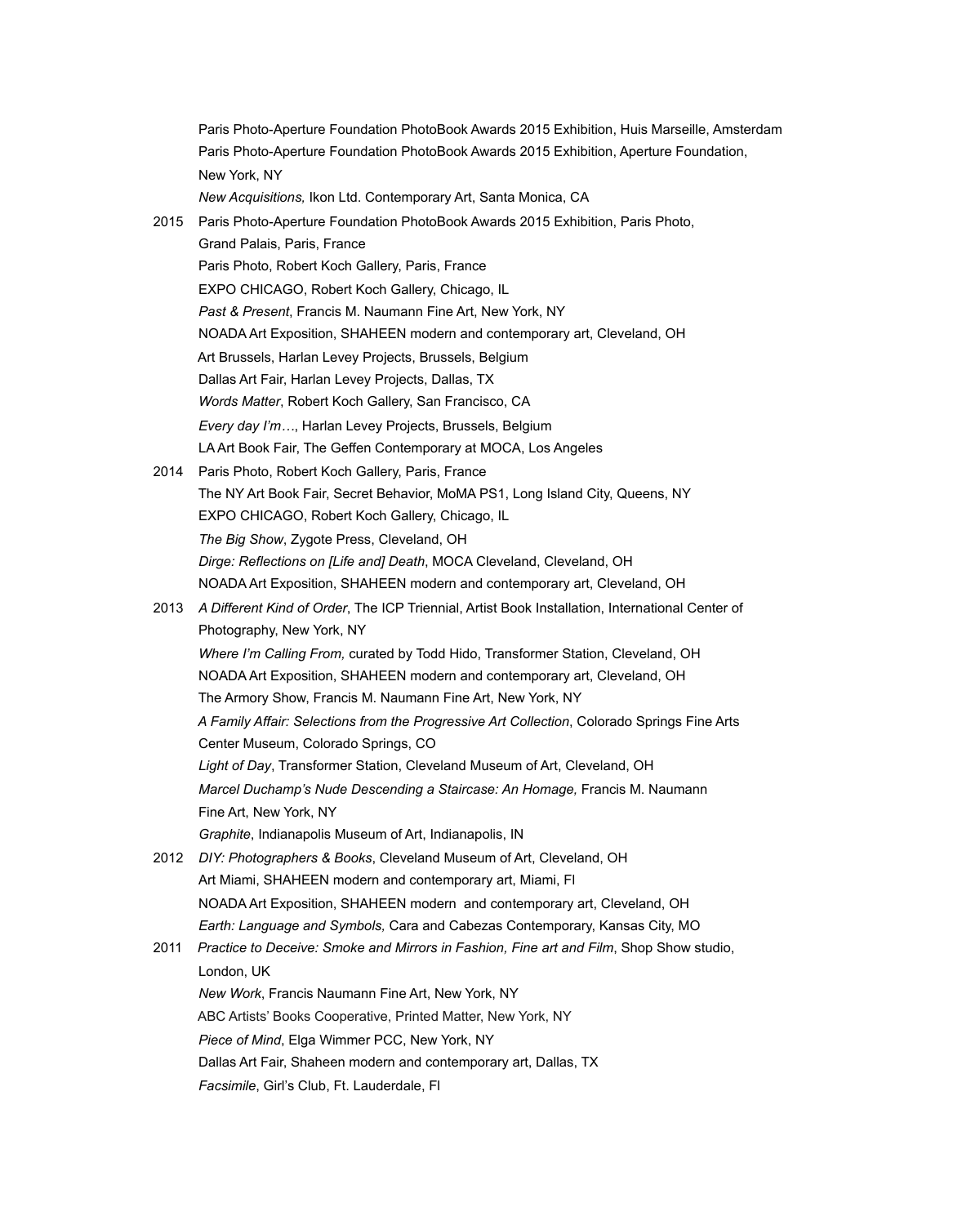- 2010 Art Basel Miami, Francis M. Naumann Fine Art, Miami, Fl The NY Art Book Fair, Iconoclast Editions, MoMA PS1, Long Island City, Queens, NY  *TRANSparent TRANSlucent*, Flash Space, Lawrence, KS  *Detour*, SPACES, Cleveland, OH  *Printed Matter Distribution Program*, Printed Matter, Inc., New York, NY *Recent Acquisitions*, Ikon Ltd. Fine Art, Santa Monica, CA *Eyelevel Resheving Initiative Four*, EyeLevel Gallery, Halifax, Nova Scotia 2009 *My Gay Uncle*, Kate Werble Gallery, New York, NY  *On Paper*, SHAHEEN Modern and Contemporary Art, Cleveland, OH The NY Art Book Fair, Iconoclast Editions, MoMA P.S.1, Long Island City, Queens, NY *balm White Show*, Signs of Life Gallery, Lawrence, KA
	- *On Paper*, William Shearburn Gallery, Santa Fe, NM
- 2008 The NY Art Book Fair, Iconoclast Editions, Phillips De Pury & Company, New York, NY Frieze Art Fair, Regents Park, Paul Kasmin Gallery, London, UK  *Contemporary Journals: More than meets the eye*:, Ingalls Library and Archives, The Cleveland Museum of Art, Cleveland, OH *A Photographic Perspective*, Heidi Cho Gallery, New York, NY
- 2007 Aqua Art Miami, Aqua Hotel, Ashley Gallery/Heidi Cho Gallery, Miami, FL *Andy Warhol: Factory Now*, Kasia Key Art Projects, Chicago, IL MACO, México Arte Contemporáneo Art Fair, Ashley Gallery, DF, Mexico Red Dot Art Fair, Ashley Gallery, New York, NY
- 2006 Featured artist at Scope Miami, Ashley Gallery, Miami, FL 7th International Toronto International Art Fair, Art Toronto, Ashley Gallery, Toronto, Canada
- 2004 *Pedestrian*, Bronx River Art Center, Bronx, NY

## **SELECTED COLLECTIONS**

Agnes Gund Collection, New York, NY Akron Museum of Art, Akron, OH Beinecke Rare Book & Manuscript Library, Yale University, New Haven, CT Fred and Laura Ruth Bidwell Photography Collection, Peninsula, OH Brooklyn Academy of Music, Brooklyn, NY Cleveland Institute of Art Library, Cleveland, OH Cleveland Museum of Art, Cleveland, OH Dallas Museum of Art, Dallas, TX Eaton Center Collection, Cleveland. OH Everson Museum of Art, Syracuse, NY Harvard Fine Arts Library, Cambridge, MA Marguerite Steed Hoffman Collection, Dallas, TX Fisher Fine Arts Library, University of Pennsylvania, Philadelphia, PA Hirshhorn Museum and Sculpture Gardens, Smithsonian Institution Libraries, Washington D.C. Indianapolis Museum of Art, Indianapolis, IN Indie Photobook Library, Washington DC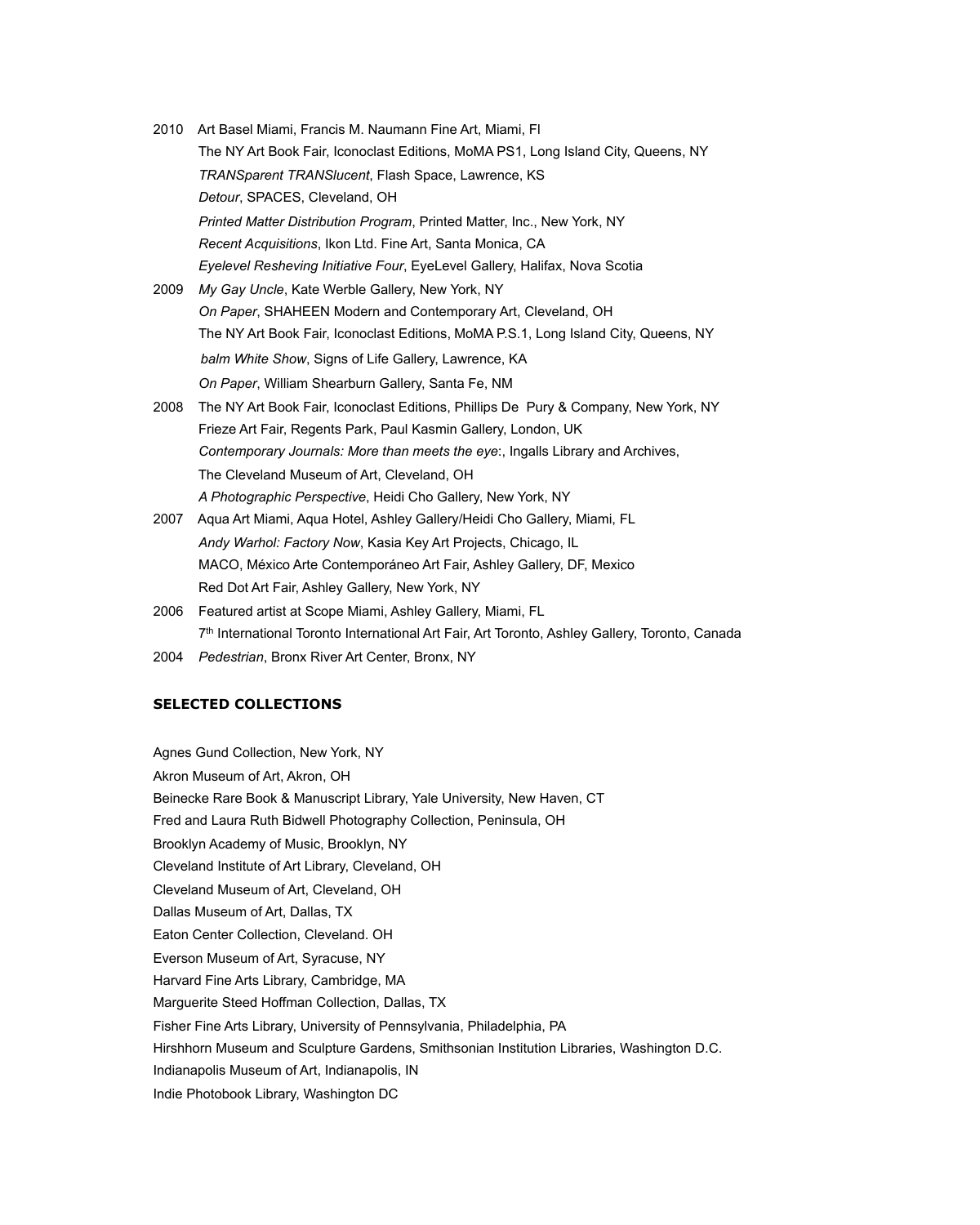Ingalls Library and Museum Archives, Cleveland Museum of Art, Cleveland, OH Joan Flash Artist Book Collection, Chicago, IL Joseph Curtis Sloane Art Library, University of North Carolina, Chapel Hill, NC JP Morgan Chase Collection, New York, NY Miriam and Ira D. Wallach Division of Art, Prints and Photographs, The New York Public Library, New York, NY Museum of Modern Art Library, New York, NY Pfizer Corporate Collection, New York, NY Progressive Art Collection, Mayfield Village, OH Raymond Learsy and Melva Bucksbaum, Sharon, CT Rockefeller Library, Serials Department, Providence, RI School of the Museum of Fine Arts Boston, Boston, MA Walker Art Library & Archives, Walker Art Center, Minneapolis, MN Whitney Museum of American Art, New York, NY Yale University Arts Library, New Haven, CT

#### **PUBLICATIONS**

- 2022 The Outwin 2022 American Portraiture Today. National Portrait Gallery Amor Mundi. The Collection of Marguerite Steed Hoffman. Riding House Rowdy Meadow. Vendome Press Distant Zine. Co-proprietors, Nathan Pearce, Tim Carpenter, Matthew David Crowther
- 2020 Put the Garbage Out. A collaboration with The Garage: New York I Want Your Body (1963). Self-published Depicting Duchamp. Francis Naumann Fine Art: New York
- 2019 Hummingbird. Marguerite Hoffman Collection: Dallas.
- 2018 Industrial Poems Poèmes Industriels. Harlan Levey Projects: Brussels
- 2017 LWas Born To Bring You Into This World. Everson Museum of Art: Syracuse
- 2015 TR Ericsson: Crackle & Drag. The Cleveland Museum of Art and Yale University Press Instigator 02. Paul Weston: New York
- 2014 Crackle & Drag Zines. Self-published. Dirge: Reflections on Life and Death. MOCA Cleveland: Cleveland Crackle & Drag; Film Index. Burlington City Arts: Burlington Secret Behavior Issue 02: Family. James Gallagher: New York
- 2013 Marcel Duchamp Nude Descending a Staircase An Homage. Francis Naumann Fine Art: New York MATTE Magazine No. 13. Matthew Leifheit: New York Graphite. Indianapolis Museum of Art: Indianapolis
- 2012 DIY: Photographers & Books. Cleveland Museum of Art: Cleveland
- 2011 Given. Francis Naumann Fine Art/SHAHEEN Modern and Contemporary Art: New York
- 2010 Performance Research: A Journal of the Performing Arts. Wales, UK
- 2010 *Étant donnés* 2°. Self-published
- 2009-
- 2001 Thirst Magazine Issues no. 1 16. Self-published.
- 2004. Permanent Food Magazine No. 12. Maurizio Cattelan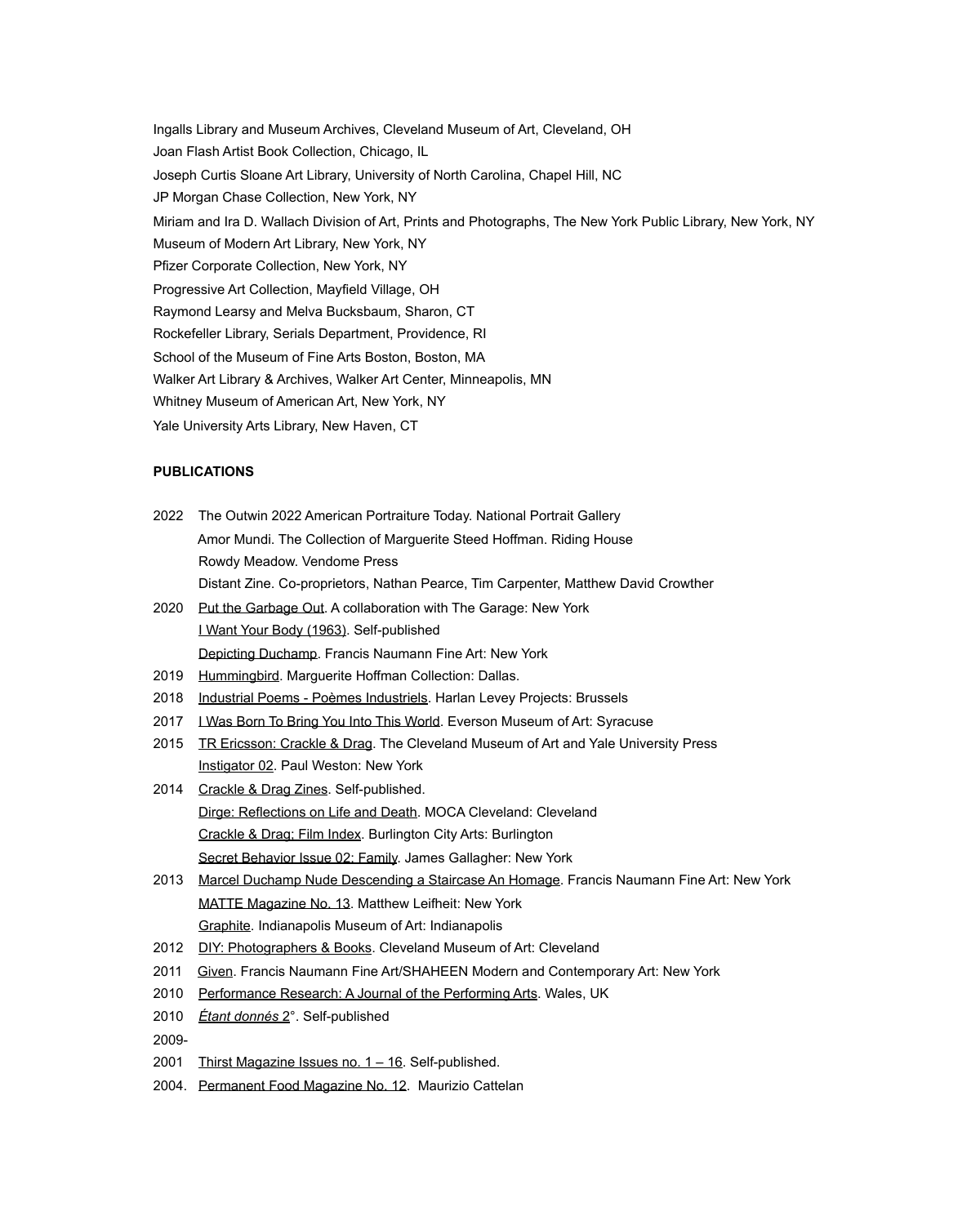#### **REVIEWS, ARTICLES AND INTERVIEWS**

2022 Allen, Brian, National Review, The State of American Portraiture is Strong, June 2022 Jenkins, Mark, The Washington Post, A portrait competition that stretches the definition of a likeness, May 2022

Le Genissel, Aurélien, The Best of ARCO 2022, Neo2 Magazine

- 2021 Cassidy, Stephanie, Interview, LINEA, Artist Snapshot: TR Ericsson, September 2021 Steinhauer, Jillian, 4 Art Gallery Shows to See Right Now, The New York Times, April 2021 Chun, Emily, Review, The Brooklyn Rail, March 2021 Artforum, artguide, must see: TR Ericsson, Pale Fires, February 2021
- 2020 Pearce, Nathan, Yield Magazine, April 2020 Lawrence, Deirdre, Connections: Whitman, Duchamp, Ericsson…A collage of ideas linking Walt Whitman to Marcel Duchamp to TR Ericsson, Deidre Lawrence BLOG, April 2020 Press, Clayton, "Depicting Duchamp, Francis Naumann Fine Art, New York," Eorbes, February 2020 Smith, TK, Frederick Douglass: *Embers of Freedom*, Art Papers, November 2019
- 2019 Richard, Kimberly, "'America Will Be!' Celebrates the American Landscape at the DMA," NBCDFW, July 2019 Holt, Jo Ann, "Dallas Museum of Art Exhibition 'America Will Be!'," Focus Daily News, April 2019

 Huib Haye van der Werf, TR Ericsson, *Industrial Poems - Poèmes Industriels,* Harlan Levey Projects, [review], Artforum, January 2019

- 2018 Harlan Levey Projects, "*Blues is Happy Music*, Artsy, November 2018 Veys, Christophe,TR Ericsson, "*Au Nom de La Mere,"* Mu-inthecity, October 2018 TR Ericsson, 6 Sep — 3 Nov 2018 at the Harlan Levey Projects in Ixelles-Elsene, Belgium, Wall Street International Magazine, October 2018 Goukassian, Elena, *"A Family Portrait in Ash,"* Hyperallergic, January 2018
- 2017 Mellor, Carl, "Everson Show Celebrates Maternal Instincts," Syracuse New Times, November 2017 Cross, Anne, "The State of the Print," Title Magazine, August 2017 Newhall, Edith, "Poetic, deeply personal works," The Inquirer and Philly.com, July 2017
- 2016 Meaker, Abbey, Crackle and Drag: An Interview with Artist TR Ericsson, AUTRE, 2016
- 2015 Johnson, Christopher J., The Best Books of 2015, photo-eye BLOG, December 2015 McWhorter, Melanie, The Best Books of 2015, photo-eye BLOG, December 2015 Ladd, Jeffrey, The Best Books of 2015, photo-eye BLOG, Tuesday, December 2015 Johnson, Christopher J., Book of the Week: A pick by Christopher J. Johnson, photo-eye BLOG, November 2015 Reich, Megan Lykins, "From the Ashes," art HOPPER, October 2015 Maksimov, Denis, "All My Love Always No Matter What by TR Ericsson at Harlan Levey Projects," The Brussels Times Magazine, September 2015 Les choix d'Elisabeth Martin, Mu in the City, September 2015 Un rêve parti en cendres, l'Echo week-end, Saturday September 2015 TR Ericsson, This Season Highlights, Exhibitions, Agenda Magazine, Brussels, Belgium, September 2015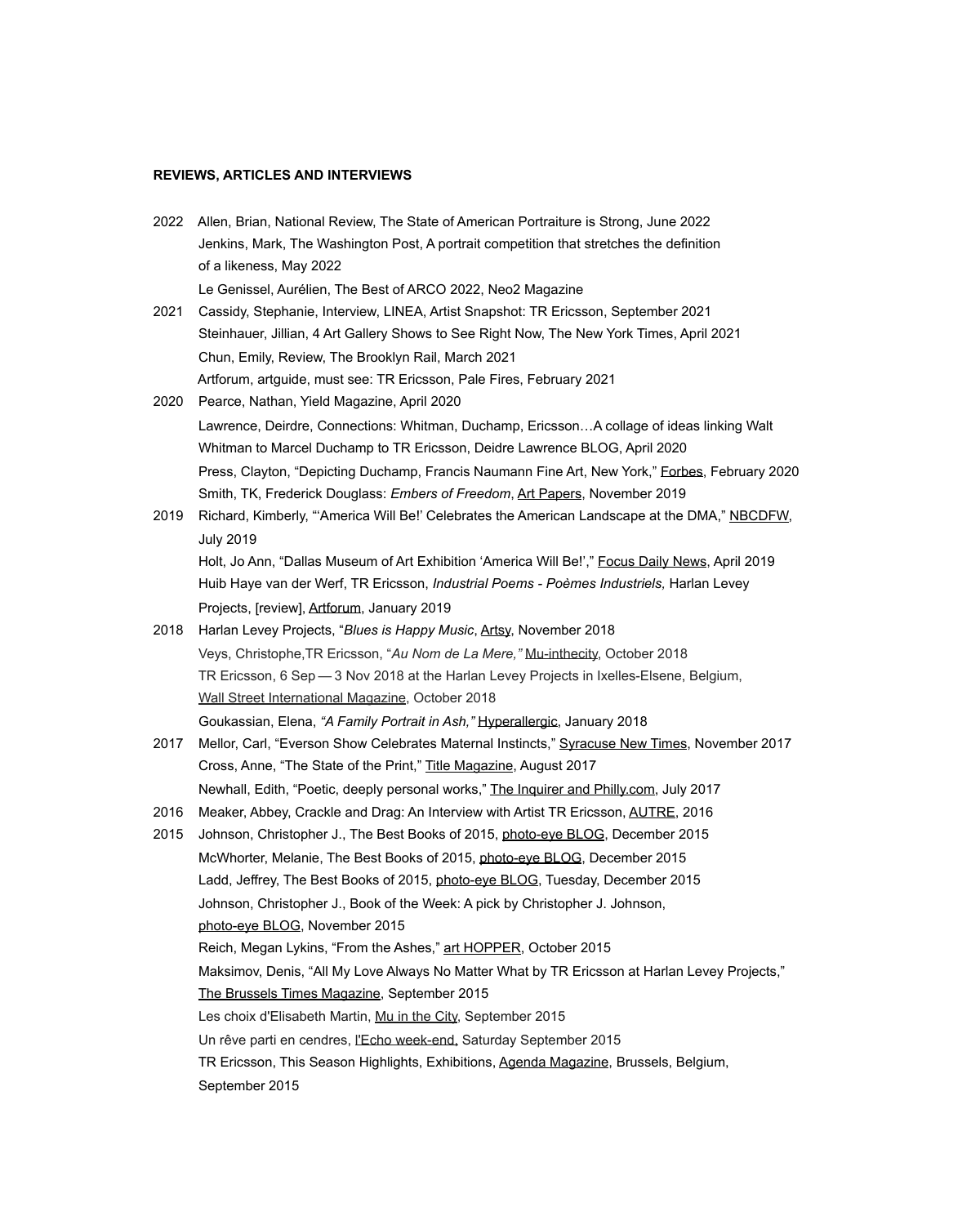Meszoros, Mark, "A constant inspiration," The News Herald, August 2015 Litt, Steven, "Love, beauty and suicide in TR Ericsson Transformer Station show on mother's troubled life," The Plain Dealer, August 2015 Turner, Anderson, "Brave enough to expose your family's issues to the world? This artist is and Does throughout Cleveland exhibit," Akron Beacon Journal, August 2015 Usmani, Josh, "Reality of Devastation Crackle and Drag at Transformer Station underscores fleeting nature of life," Cleveland Scene, Vol. 45 Issue 52, June 2015 Tannenbaum, Barbara, "Our Images Are Our Ghosts," TR Ericsson: Crackle & Drag, The Cleveland Museum of Art and Yale University Press, May, 2015 Gerspacher, Arnaud, "TR Ericsson and the Impossible Readymade: 2001-2015," TR Ericsson: Crackle & Drag, The Cleveland Museum of Art and Yale University Press, May, 2015 TR Ericsson – "Crackle & Drag", The Sound of Applause with Dee Perry, WVIZ ideastream, May 2015 Feuerhelm, Brad, A Family Reduced to Ash: TR Ericsson and the Ephemeral Image of Lamentation, American Suburb X, May 2015 Mitchell, Jacqueline, "Tragedy & Triumph," Canvas, May 2015 Simek, Peter,10 Galleries You Can't Miss at the Dallas Art Fair, Front Row, D Magazine, April 2015 The 21 Art Exhibitions You'll Be Talking About This Year, Huffington Post, January 2015 Last Words: TR Ericsson: Crackle and Drag, at Transformer Station, CAN Journal, Spring Issue, 2015 Litt, Steven, "Thoughtful MOCA show on death reminds visitors to seize the day," The Plain Dealer, May 2014 2014 *Quottom*, Swiss Culture Magazine, Instagram, May 2014 Datchuk, [Kimberly Musial,](https://plus.google.com/104694798327358369830) "Frozen in the Past," dérives art & life around btv, April 2014 Usmani, Josh, "REVIEW: New Exhibition @ MOCACleveland Celebrates Life By ContemplatingMortality," Cool Cleveland, March 2014 TR Ericsson at BCA Center, Artseenvt., March 2014 Lilly, Amy, "Past Forward," Seven Days, February 2014 Reich, Megan Lykins, "To Deepen The Dash," Dirge, MOCA Cleveland, 2014 Gerspacher, Arnaud, "American Gothic," Catalogue Essay, Crackle & Drag: Film Index, BCA Burlington City Arts, January 2014 Hellerman, DJ, curator, "TR Ericsson: the Son of No One," CRACKLE & DRAG: Film Index, BCA Burlington City Arts, January 2014 2013 Wender, Jessie, "MATTE MAGAZINE," The New Yorker Blog, August 2013 Trenholme, Anne, "TR Ericsson's Crackle & Drag Vol. 2," ingals Library Blog, May 2013 Green, Sarah Urist, curator, "GRAPHITE," Exhibition Catalogue (Digital), Indianapolis Museum of Art, April 2013 Flexner, Roland, a conversation, GRAPHITE, Indianapolis Museum of Art, April 2013 Mulson, Jennifer, "Family Ties," The Gazette and Colorado Springs.com, February 2013 2012 T.R. Ericsson's Studio, Art Babble, Indianapolis Museum of Art, December 2012 Tannenbaum, Barbara, "DIY:Photographers & Books," Exhibition Catalogue, The Cleveland Museum of Art, August 2012 Eaton Center, Catalogue, 2012

2011 T.R. Ericsson, Art Photo Index, Photo-Eye Cormier, Zoe, "*The Reel Mccoy*," Toronto Standard, November 2011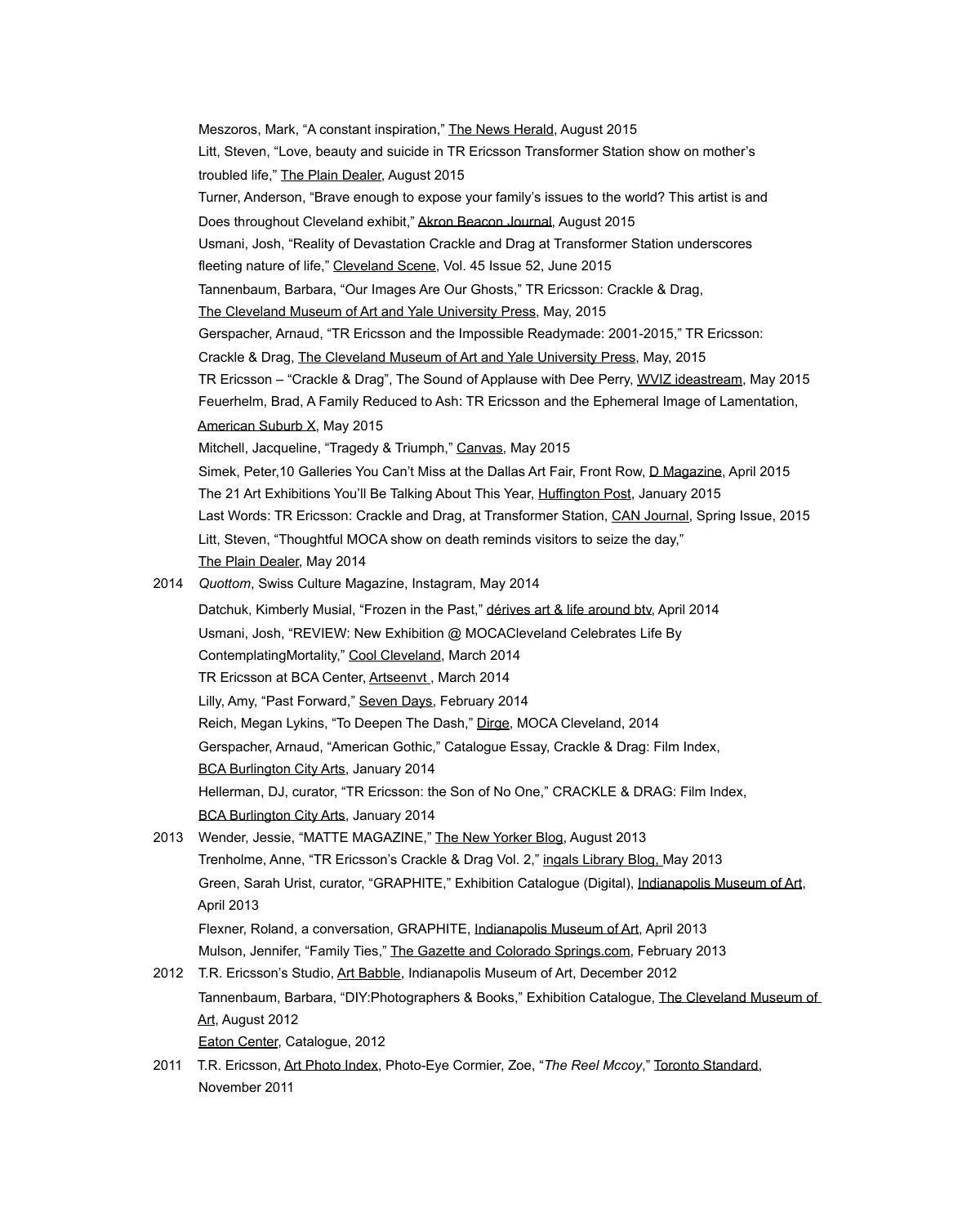"Étant donnés 2°," 365 A Book a Day, Photo-Eye, September 2011 "Piece of Mind," Exhibition catalogue, **Fashion Institute of Technology**, Elga Wimmer PCC Gallery, May 2011 Buller, Agustin Yarde, "Untitled, Issue 6", Libertarian Magazine*,* May 2011, Buenos Aires, Argentina Nelson, Mark, A Conversation with TR Ericsson, Francis M. Naumann Fine Art/ SHAHEEN modern and contemporary art, January 2011 Epstein-Deutsch, Eli, *"Recreating Etant Donnes at Francis Naumann,"* Marcel Duchamp.Net, Duchampian News and Reviews, posted February 2011 Robinson, Walter, "Weekend Update," Artnet Magazine, January 2011 *Art Works*; Edmond Montgomery Publications, New Art Disciplines, pg 47, 2011 Nathan, Emily, "Picture Post," Artnet Magazine, January 2011 2010Litt, Steven, "Powerful drawings of woman by Ericsson push many buttons," The Plain Dealer, October 2010 Juhasz, Brandon, "*T. R. Ericsson @ Shaheen: Looking through Duchamps peephole*," Hello My Name Is Art Blog, posted, October 2010 Fake, Edie, "Adderall," Review, Quimby's Books, Fall, 2010 *2009* Sokol, Brett , "36 Hours Cleveland," New York Times, September 20, 2009 *2008* Utter, Douglas Max, "Through The Woods," Cleveland Scene, Vol. 1 Issue 21, Cleveland, December 2008 Tullis, Matt, "A Life Story," Cleveland Magazine, October 2008 Lushetich, Natasha, "On The Performativity of Absence," Connections Interdisciplinary Conference, Reflections on Materiality and Time, Bristol, Avon, UK, 2008 2007 Hofmo, Victoria, Review, Norway Times, November 2007

- Cotter, Holland, Review, New York Times, October 2007
- 2005 Pollack, Barbara, "Corporate Power," Art and Auction Magazine, December 2005
- 2004 Cattelan, Maurizio, Permanent Food Magazine No. 12, Spring 2004 *Downtown Cleveland*, Documentary, WVIZ Ideastream, written/produced by David C. Barnett, 2004
- 2002 Perry, Dee, Applause, WVIZ ideastream, Interview #511, 2002

## **FILM FESTIVALS AND SCREENINGS**

- 2021 *Crackle & Drag*, TOTAH, New York, NY
- 2020 *Crackle & Drag*, Harlan Levey Projects (online viewing room)
- 2016 *Crackle & Drag*, Erie International Film Festival, Official Selection, Erie, PA *Crackle & Drag*, BLOW-UP Chicago Arthouse Film Festival, Official Selection, Chicago, IL
- 2015 *Crackle & Drag,* Harlan Levey Projects, Brussels, Belgium *Crackle & Drag,* The Cleveland Museum of Art, Transformer Station, Cleveland, OH
- 2014 *Experimental Films Inspire TR Ericsson*, Chris Marker [La Jetee], Hollis Frampton [Nostalgia], Bruce Baillie [Mass for the Dakota Sioux], Vermont International Film Foundation, BCA Burlington City Arts, Burlington, VT
- 2006 *The Year of the Motorcycle*, The Cleveland International Film Festival, Cleveland, OH *The Year of the Motorcycle*, The Progressive Art Collection, Mayfield Heights, OH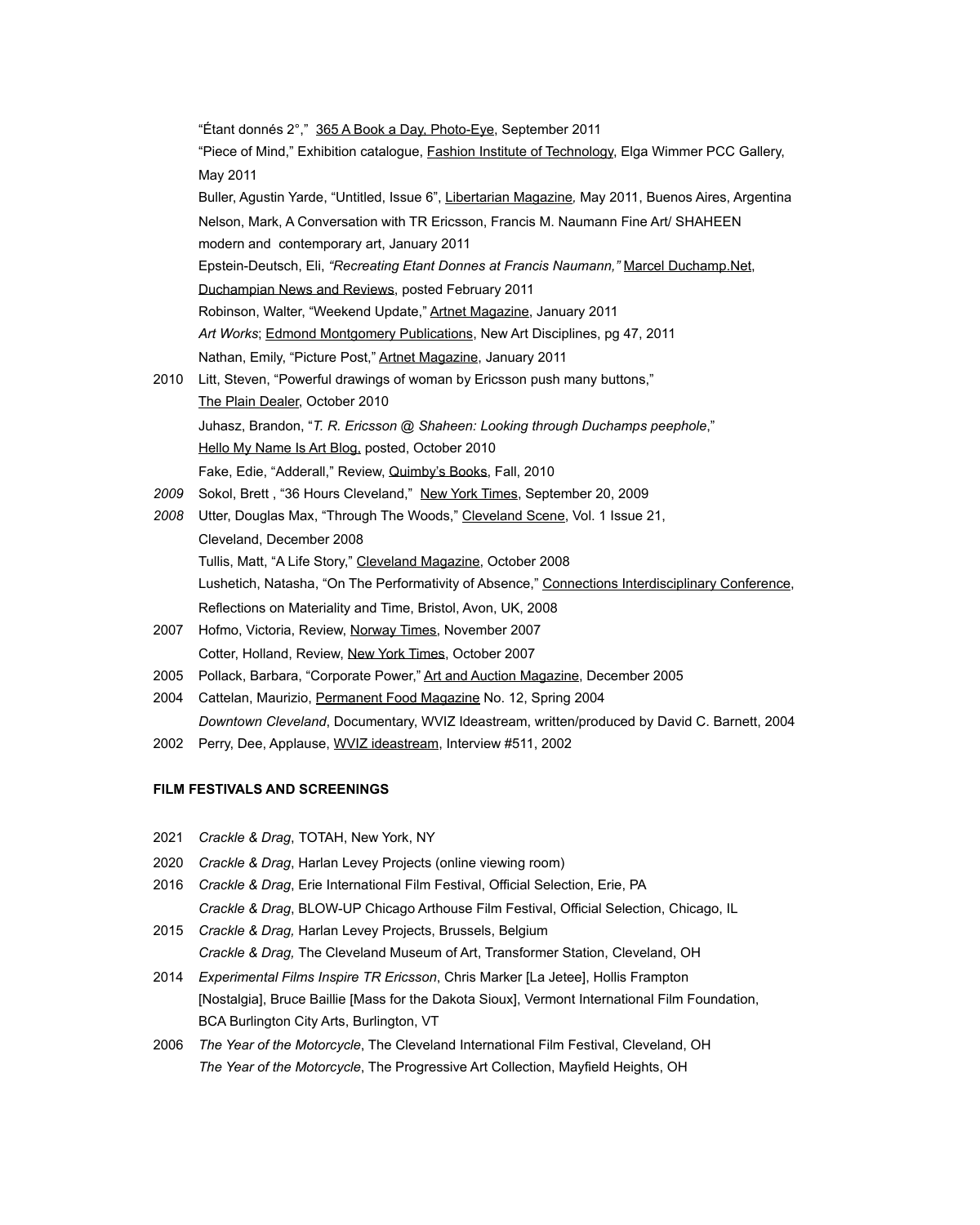### **AWARDS**

- 2022 Smithsonian National Portrait Gallery finalist sixth triennial Outwin Boochever Portrait Competition "The Outwin 2022: American Portraiture Today", Washington, D.C.
- 2017 91st International Print Center Award, The Print Center, Philadelphia, PA
- 2016 Kraszna-Krausz Book Awards 2016 Best Photography Books Shortlist
- 2015 The Paris Photo-Aperture Foundation PhotoBook Awards Shortlist: Photography Catalogue of the Year
- 1997 Anna Lee Stacey Foundation Grant, Oklahoma City, Oklahoma Elizabeth Greenshields Foundation Grant, Montreal, Quebec, Canada
- 1995 Elizabeth Greenshields Foundation Grant, Montreal, Quebec, Canada Edward G. McDowell Travel Grant, New York, NY
- 1994 Lloyd Sherwood Grant, New York, NY
- 1993 National Arts Club, Award of Distinction, New York, NY Albert Halgarten Travel Grant, New York, NY

#### **COMMISSIONED PROJECTS**

- 2018 *I LOVE YOU TOTALLY ALL THE TIME AND ALWAYS WILL*, Private Midwest Collection
- 2013 *(ôfset)*, permanent indoor mural for Cuyahoga County Public Library, North Royalton, OH
- 2008 *Memorial for John Crews*, Progressive Art Collection, Los Angeles, CA
- 2004 *Mother*, Portraits Inc, New York, NY
- 2003 *Angste*, indoor and outdoor public art event for Cleveland Public Art, Cleveland, OH
- 2002 *A Dialectical Verse of Cleveland*, outdoor mural, Cleveland, OH
- 2001-
- 1996 Private Portrait Commissions, Portraits Inc., New York, NY

# **CURATED EXHIBITIONS**

- 2019 BOUND: ART BOOK + ZINE FAIR, MOCA Cleveland, Cleveland, OH
- 2018 BOUND: ART BOOK + ZINE FAIR, MOCA Cleveland, Cleveland, OH
- 2017 BOUND: ART BOOK + ZINE FAIR, MOCA Cleveland, Cleveland, OH
- 2016 BOUND: ART BOOK + ZINE FAIR, MOCA Cleveland, Cleveland, OH
- 2015 MIMEO REVOLUTION: ART BOOK + ZINE FAIR, MOCA Cleveland, Cleveland, OH

### **VISITING ARTIST AND ARTIST TALKS**

- 2021 New York Academy of Art, New York, NY
- 2019 Munson Williams Proctor Arts Institute, Utica, NY
- 2019 The Elizabeth Foundation for the Arts, New York, NY
- 2019 New York Academy of Art, New York, NY
- 2018 Cleveland Institute of Art, Cleveland, OH
- 2017 Syracuse University, Syracuse, NY